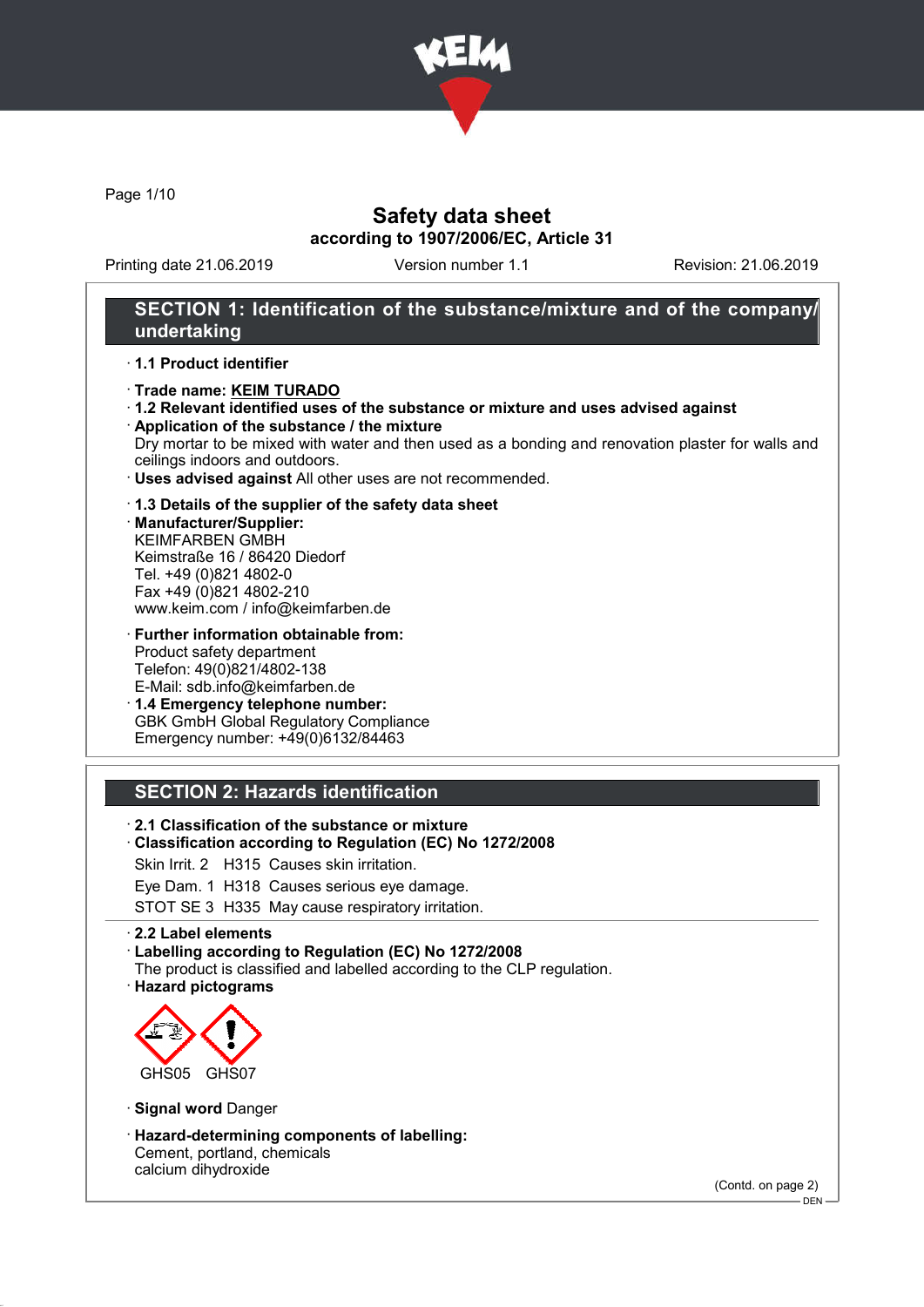

Page 2/10

# Safety data sheet according to 1907/2006/EC, Article 31

Printing date 21.06.2019 Version number 1.1 Revision: 21.06.2019

#### Trade name: KEIM TURADO

|                              | (Contd. of page 1)                                                                               |
|------------------------------|--------------------------------------------------------------------------------------------------|
| $\cdot$ Hazard statements    |                                                                                                  |
| H315 Causes skin irritation. |                                                                                                  |
|                              | H318 Causes serious eye damage.                                                                  |
|                              | H335 May cause respiratory irritation.                                                           |
| · Precautionary statements   |                                                                                                  |
| P280                         | Wear protective gloves/protective clothing/eye protection/face protection.                       |
| P261 <b>P26</b>              | Avoid breathing dust.                                                                            |
| P271 20                      | Use only outdoors or in a well-ventilated area.                                                  |
|                              | P305+P351+P338 IF IN EYES: Rinse cautiously with water for several minutes. Remove contact       |
|                              | lenses, if present and easy to do. Continue rinsing.                                             |
| P315                         | Get immediate medical advice/attention.                                                          |
| P304+P340                    | IF INHALED: Remove person to fresh air and keep comfortable for breathing.                       |
| P302+P352                    | IF ON SKIN: Wash with plenty of soap and water.                                                  |
| P362                         | Take off contaminated clothing.                                                                  |
| P332+P313                    | If skin irritation occurs: Get medical advice/attention.                                         |
| 2.3 Other hazards            |                                                                                                  |
|                              | This Product contains cement. Cement produces an alkaline reaction with moisture or water. Avoid |
|                              | contact with eyes and prolonged skin contact.                                                    |
|                              | · Results of PBT and vPvB assessment                                                             |
| $\cdot$ PBT: Not applicable  |                                                                                                  |
| $\cdot$ vPvB: Not applicable |                                                                                                  |

## SECTION 3: Composition/information on ingredients

<sup>·</sup> Description: Portland-cement, calcium dihydroxide, aggregates and additives

|  |  | · Dangerous components: |
|--|--|-------------------------|
|--|--|-------------------------|

| CAS: 65997-15-1                                                                          | Cement, portland, chemicals                                          | $13 - 15%$ |
|------------------------------------------------------------------------------------------|----------------------------------------------------------------------|------------|
| EINECS: 266-043-4                                                                        | Eye Dam. 1, H318; $\Diamond$ Skin Irrit. 2, H315; STOT<br>SE 3. H335 |            |
| CAS: 1305-62-0                                                                           | calcium dihydroxide                                                  | $6 - 8%$   |
| EINECS: 215-137-3                                                                        | Eye Dam. 1, H318; $\Diamond$ Skin Irrit. 2, H315; STOT               |            |
| Reg.nr.: 01-2119475151-45-XXXX SE 3, H335                                                |                                                                      |            |
| Additional information: Ear the wording of the listed bazard phrases refer to section 16 |                                                                      |            |

· Additional information: For the wording of the listed hazard phrases refer to section 16.

## SECTION 4: First aid measures

#### · 4.1 Description of first aid measures

- · General information: When seeing the doctor we suggest to present this safety data sheet.
- · After inhalation: Supply fresh air; consult doctor in case of complaints.
- · After skin contact:

Immediately wash with water and soap and rinse thoroughly.

Do not use solvents or thinners.

If skin irritation continues, consult a doctor.

(Contd. on page 3)  $-$  DEN -

<sup>·</sup> 3.2 Mixtures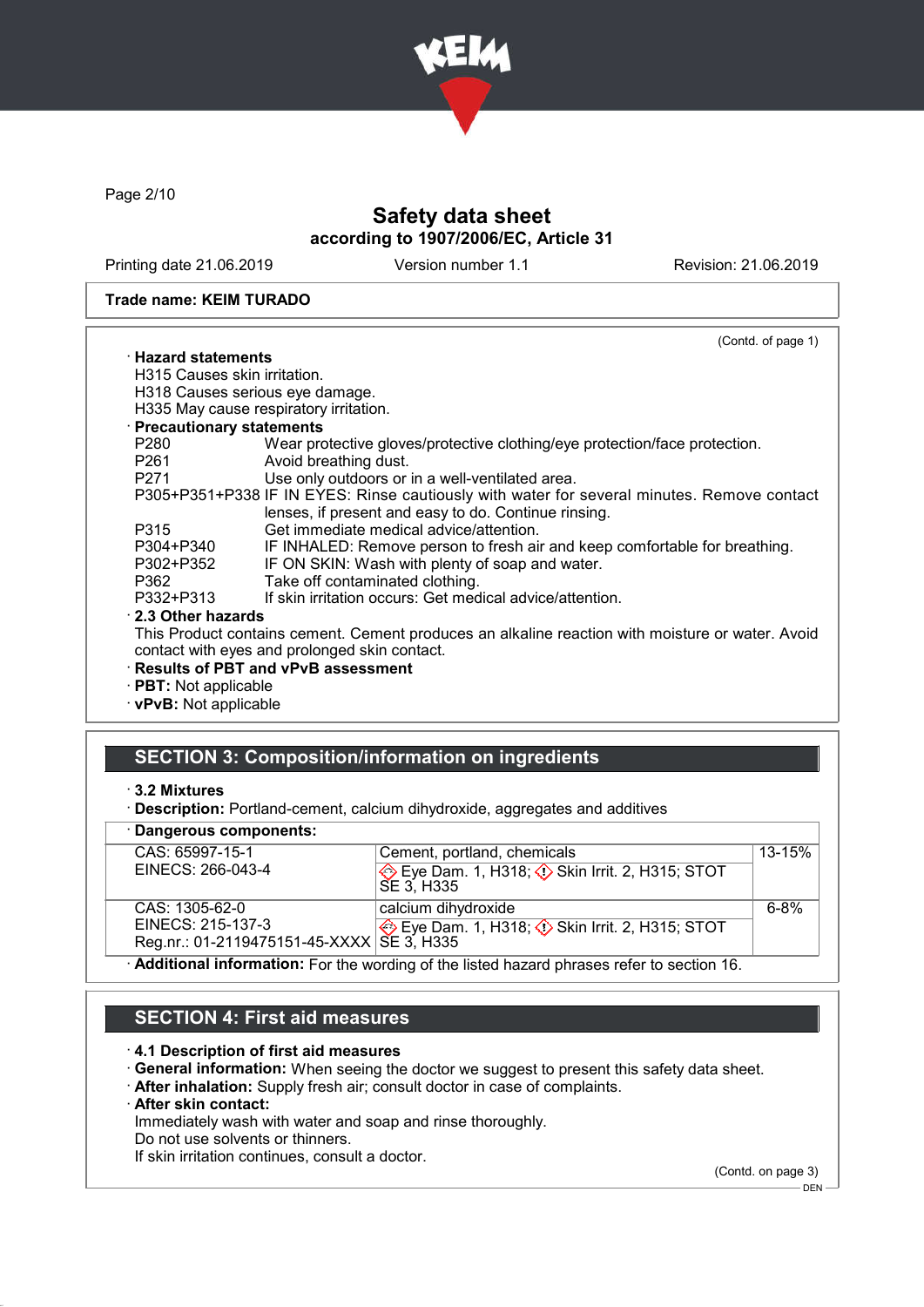

Page 3/10

## Safety data sheet according to 1907/2006/EC, Article 31

Printing date 21.06.2019 Version number 1.1 Revision: 21.06.2019

(Contd. of page 2)

 $-$  DEN

#### Trade name: KEIM TURADO

· After eye contact:

Rinse opened eye for several minutes under running water. Then consult a doctor.

· After swallowing:

Rinse out mouth and then drink plenty of water.

Do not induce vomiting; call for medical help immediately.

- · 4.2 Most important symptoms and effects, both acute and delayed No further relevant information available.
- · 4.3 Indication of any immediate medical attention and special treatment needed
- No further relevant information available.

## SECTION 5: Firefighting measures

- · 5.1 Extinguishing media
- · Suitable extinguishing agents:
- Product itself does not burn. Co-ordinate fire-fighting measures to the fire surroundings.
- · 5.2 Special hazards arising from the substance or mixture
- No further relevant information available.
- · 5.3 Advice for firefighters
- · Specila protective equipment: Wear self-contained respiratory protective device.
- · Additional information

Dispose of fire debris and contaminated fire fighting water in accordance with official regulations. In case of fire do not breathe smoke, fumes and vapours.

# SECTION 6: Accidental release measures

· 6.1 Personal precautions, protective equipment and emergency procedures Avoid contact with skin and eyes. Avoid formation of dust. Use respiratory protective device against the effects of fumes/dust/aerosol. Product forms slippery surface when combined with water. · 6.2 Environmental precautions: Do not allow product to reach soil, sewage system or any water course. Follow local governmental rules and regulations. · 6.3 Methods and material for containment and cleaning up: Close drainages (risk of blocking) Danger of slipping! Avoid formation of dust. Ensure adequate ventilation. Pick up mechanically. Dispose of the material collected according to regulations. Clear contaminated areas thoroughly. 6.4 Reference to other sections See Section 7 for information on safe handling. See Section 8 for information on personal protection equipment. (Contd. on page 4)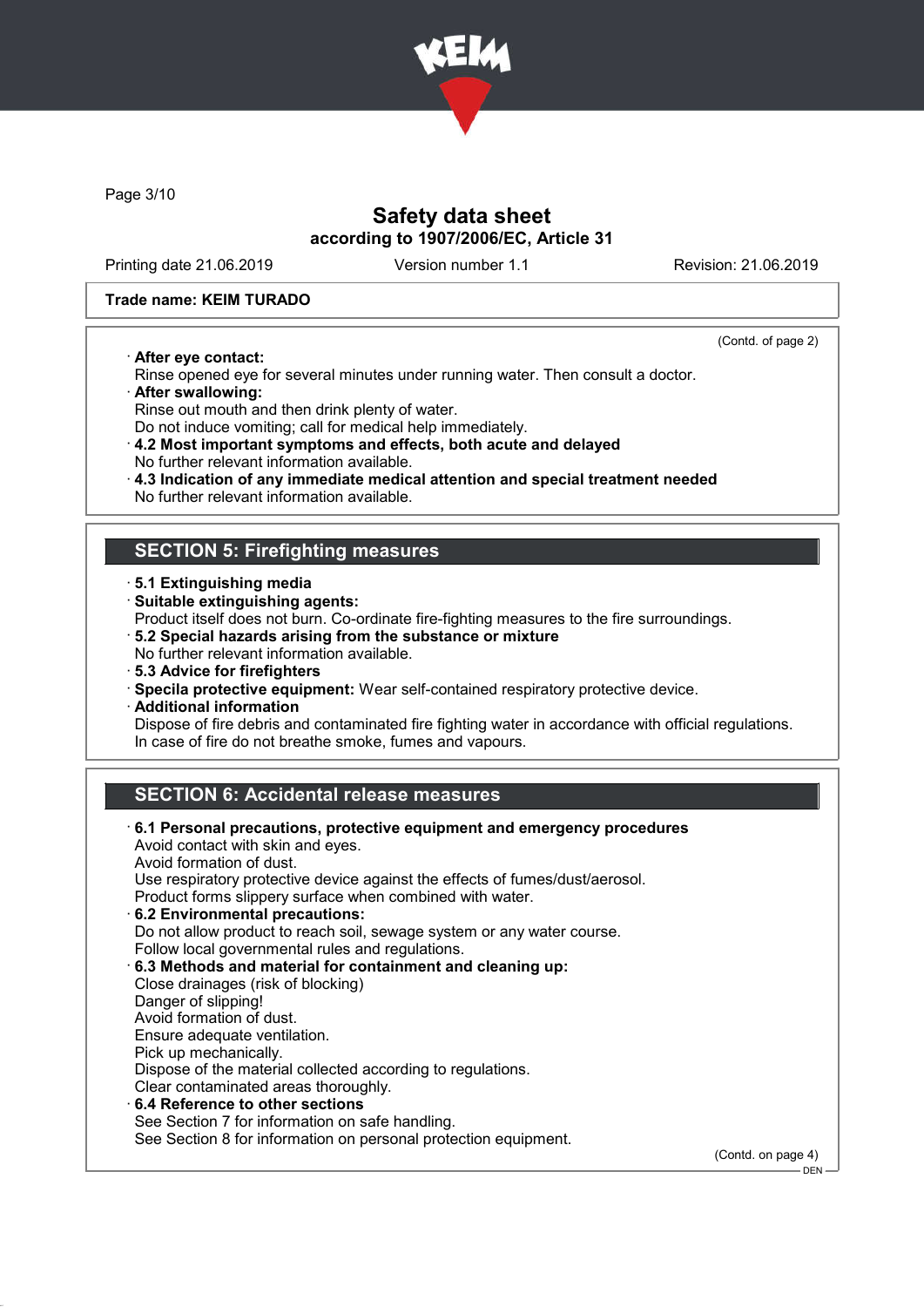

Page 4/10

# Safety data sheet according to 1907/2006/EC, Article 31

Printing date 21.06.2019 Version number 1.1 Revision: 21.06.2019

(Contd. of page 3)

#### Trade name: KEIM TURADO

See Section 13 for disposal information.

### **SECTION 7: Handling and storage**

· 7.1 Precautions for safe handling Avoid contact with skin and eyes. Keep receptacles tightly sealed. Prevent formation of dust. Ensure good ventilation/exhaustion at the workplace. Any unavoidable deposit of dust must be regularly removed. See item 8 (8.2) for information about suitable protective equipment and technical precautions. Respect the protection rules. · Information about fire - and explosion protection: The product is not flammable. No special measures required. · 7.2 Conditions for safe storage, including any incompatibilities · Storage: · Requirements to be met by storerooms and receptacles: Keep in the original containers in a cool and dry place. Store only in unopened original receptacles. · Information about storage in one common storage facility: Do not store together with acids. · Further information about storage conditions: Store in dry conditions. Protect from humidity and water. Avoid dust formations and deposits. Keep container tightly sealed. Protect from heat and direct sunlight. · Storage class: 13 · 7.3 Specific end use(s) No further relevant information available.

## SECTION 8: Exposure controls/personal protection

| 8.1 Control parameters<br>· Ingredients with limit values that require monitoring at the workplace: |                                        |                    |  |
|-----------------------------------------------------------------------------------------------------|----------------------------------------|--------------------|--|
|                                                                                                     | 65997-15-1 Cement, portland, chemicals |                    |  |
| AGW (Germany) Long-term value: 5 E mg/m <sup>3</sup><br><b>DFG</b>                                  |                                        |                    |  |
| 1305-62-0 calcium dihydroxide                                                                       |                                        |                    |  |
| AGW (Germany) Long-term value: 1E mg/m <sup>3</sup><br>2(I); Y, EU, DFG                             |                                        |                    |  |
| $\cdot$ DNELs                                                                                       |                                        |                    |  |
| 1305-62-0 calcium dihydroxide                                                                       |                                        |                    |  |
| Inhalative Acute - local effects                                                                    | 4 mg/m <sup>3</sup> (worker)           |                    |  |
|                                                                                                     |                                        | (Contd. on page 5) |  |

DEN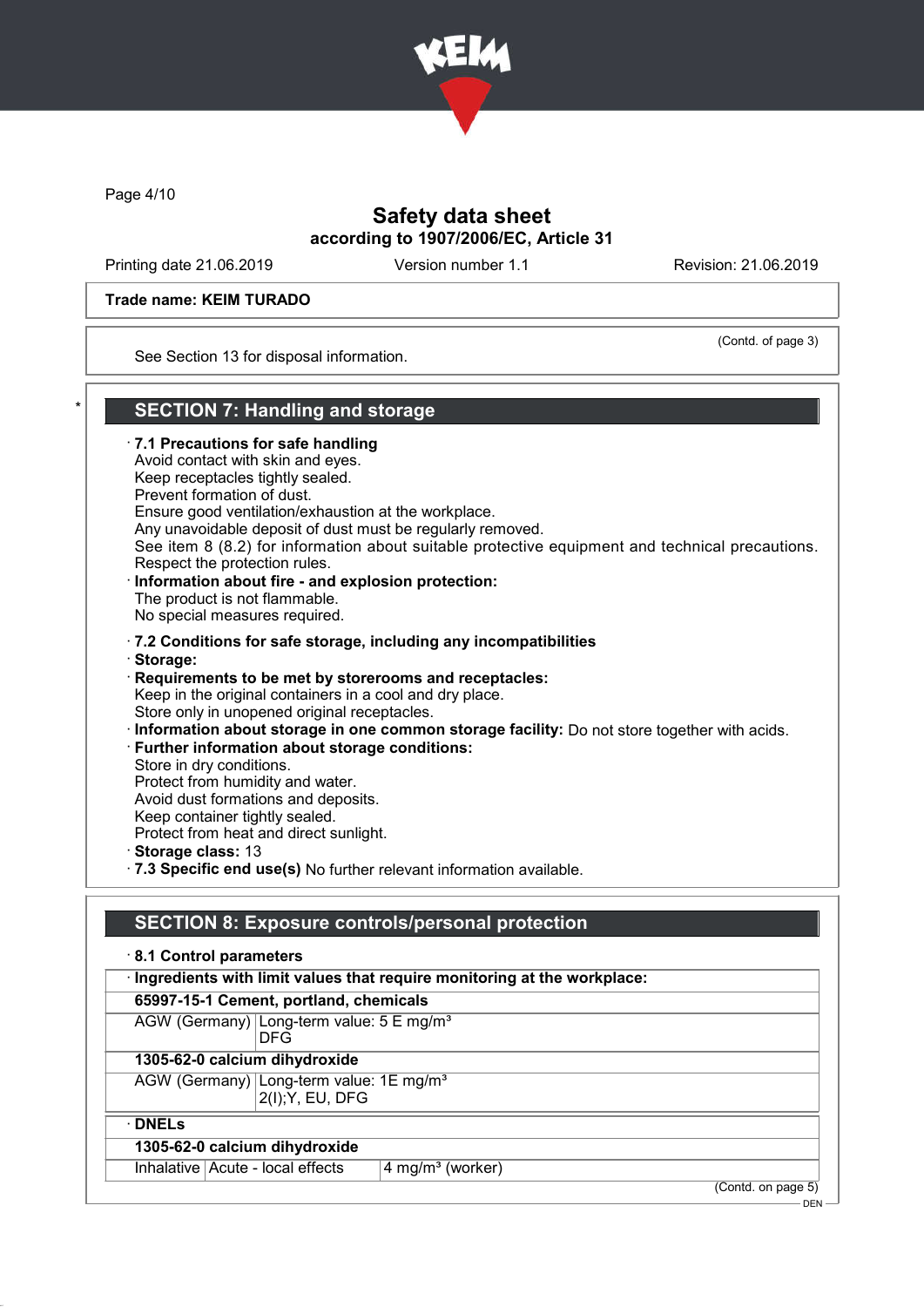

Page 5/10

# Safety data sheet according to 1907/2006/EC, Article 31

Printing date 21.06.2019 Version number 1.1 Revision: 21.06.2019

### Trade name: KEIM TURADO

| 4 mg/m <sup>3</sup> (consumer)<br>1 mg/m $3$ (worker)<br>Long-term - local effects<br>Long-term - local effects $1$ mg/m <sup>3</sup> (consumer)<br>· PNECs<br>1305-62-0 calcium dihydroxide<br>Aquatic compartment - freshwater<br>0.49 mg/l (freshwater)<br>Aquatic compartment - marine water $ 0.32 \text{ mg/II}$ (marine water)<br>1,080 mg/kg dw (soil)<br>Terrestrial compartment - soil<br>Sewage treatment plant<br>3 mg/l (sewage sludge)<br>Additional information: The lists valid during the making were used as basis.<br>8.2 Exposure controls<br>· Personal protective equipment:<br><b>General protective and hygienic measures:</b><br>Vacuum clean contaminated clothing. Do not blow or brush off contamination.<br>Keep away from foodstuffs, beverages and feed.<br>Immediately remove all soiled and contaminated clothing.<br>Wash hands before breaks and at the end of work.<br>Avoid contact with the eyes and skin.<br>Do not inhale dust / smoke / mist.<br><b>Respiratory protection:</b><br>In a dusty environment wear suitable facemask.<br>Filter: FFP2<br>· Protection of hands:<br>Protective gloves<br>Alkaline resistant gloves<br><b>Material of gloves</b><br>suitable material e.g.:<br>Nitrile impregnated cotton-gloves<br>Recommended thickness of the material: $\geq 0.5$ mm | The selection of the suitable gloves does not only depend on the material, but also on further marks<br>of quality and varies from manufacturer to manufacturer. As the product is a preparation of several<br>substances, the resistance of the glove material can not be calculated in advance and has therefore<br>to be checked prior to the application.<br>Penetration time of glove material<br>Value for the permeation: level $\geq 6$ (480 min)<br>The determined penetration times according to EN 374 part III are not performed under practical<br>conditions. Therefore a maximum wearing time, which corresponds to 50% of the penetration time,<br>is recommended.<br>The exact break trough time has to be found out by the manufacturer of the protective gloves and<br>has to be observed. |                       | (Contd. of page 4) |
|-----------------------------------------------------------------------------------------------------------------------------------------------------------------------------------------------------------------------------------------------------------------------------------------------------------------------------------------------------------------------------------------------------------------------------------------------------------------------------------------------------------------------------------------------------------------------------------------------------------------------------------------------------------------------------------------------------------------------------------------------------------------------------------------------------------------------------------------------------------------------------------------------------------------------------------------------------------------------------------------------------------------------------------------------------------------------------------------------------------------------------------------------------------------------------------------------------------------------------------------------------------------------------------------------------------------------------|---------------------------------------------------------------------------------------------------------------------------------------------------------------------------------------------------------------------------------------------------------------------------------------------------------------------------------------------------------------------------------------------------------------------------------------------------------------------------------------------------------------------------------------------------------------------------------------------------------------------------------------------------------------------------------------------------------------------------------------------------------------------------------------------------------------|-----------------------|--------------------|
|                                                                                                                                                                                                                                                                                                                                                                                                                                                                                                                                                                                                                                                                                                                                                                                                                                                                                                                                                                                                                                                                                                                                                                                                                                                                                                                             |                                                                                                                                                                                                                                                                                                                                                                                                                                                                                                                                                                                                                                                                                                                                                                                                               | Acute - local effects |                    |
|                                                                                                                                                                                                                                                                                                                                                                                                                                                                                                                                                                                                                                                                                                                                                                                                                                                                                                                                                                                                                                                                                                                                                                                                                                                                                                                             |                                                                                                                                                                                                                                                                                                                                                                                                                                                                                                                                                                                                                                                                                                                                                                                                               |                       |                    |
|                                                                                                                                                                                                                                                                                                                                                                                                                                                                                                                                                                                                                                                                                                                                                                                                                                                                                                                                                                                                                                                                                                                                                                                                                                                                                                                             |                                                                                                                                                                                                                                                                                                                                                                                                                                                                                                                                                                                                                                                                                                                                                                                                               |                       |                    |
|                                                                                                                                                                                                                                                                                                                                                                                                                                                                                                                                                                                                                                                                                                                                                                                                                                                                                                                                                                                                                                                                                                                                                                                                                                                                                                                             |                                                                                                                                                                                                                                                                                                                                                                                                                                                                                                                                                                                                                                                                                                                                                                                                               |                       |                    |
|                                                                                                                                                                                                                                                                                                                                                                                                                                                                                                                                                                                                                                                                                                                                                                                                                                                                                                                                                                                                                                                                                                                                                                                                                                                                                                                             |                                                                                                                                                                                                                                                                                                                                                                                                                                                                                                                                                                                                                                                                                                                                                                                                               |                       |                    |
|                                                                                                                                                                                                                                                                                                                                                                                                                                                                                                                                                                                                                                                                                                                                                                                                                                                                                                                                                                                                                                                                                                                                                                                                                                                                                                                             |                                                                                                                                                                                                                                                                                                                                                                                                                                                                                                                                                                                                                                                                                                                                                                                                               |                       |                    |
|                                                                                                                                                                                                                                                                                                                                                                                                                                                                                                                                                                                                                                                                                                                                                                                                                                                                                                                                                                                                                                                                                                                                                                                                                                                                                                                             |                                                                                                                                                                                                                                                                                                                                                                                                                                                                                                                                                                                                                                                                                                                                                                                                               |                       |                    |
|                                                                                                                                                                                                                                                                                                                                                                                                                                                                                                                                                                                                                                                                                                                                                                                                                                                                                                                                                                                                                                                                                                                                                                                                                                                                                                                             |                                                                                                                                                                                                                                                                                                                                                                                                                                                                                                                                                                                                                                                                                                                                                                                                               |                       |                    |
|                                                                                                                                                                                                                                                                                                                                                                                                                                                                                                                                                                                                                                                                                                                                                                                                                                                                                                                                                                                                                                                                                                                                                                                                                                                                                                                             |                                                                                                                                                                                                                                                                                                                                                                                                                                                                                                                                                                                                                                                                                                                                                                                                               |                       |                    |
|                                                                                                                                                                                                                                                                                                                                                                                                                                                                                                                                                                                                                                                                                                                                                                                                                                                                                                                                                                                                                                                                                                                                                                                                                                                                                                                             |                                                                                                                                                                                                                                                                                                                                                                                                                                                                                                                                                                                                                                                                                                                                                                                                               |                       |                    |
| Eye protection:                                                                                                                                                                                                                                                                                                                                                                                                                                                                                                                                                                                                                                                                                                                                                                                                                                                                                                                                                                                                                                                                                                                                                                                                                                                                                                             | In a dusty environment wear protective goggles.<br>Tightly sealed goggles<br><b>Body protection:</b>                                                                                                                                                                                                                                                                                                                                                                                                                                                                                                                                                                                                                                                                                                          |                       |                    |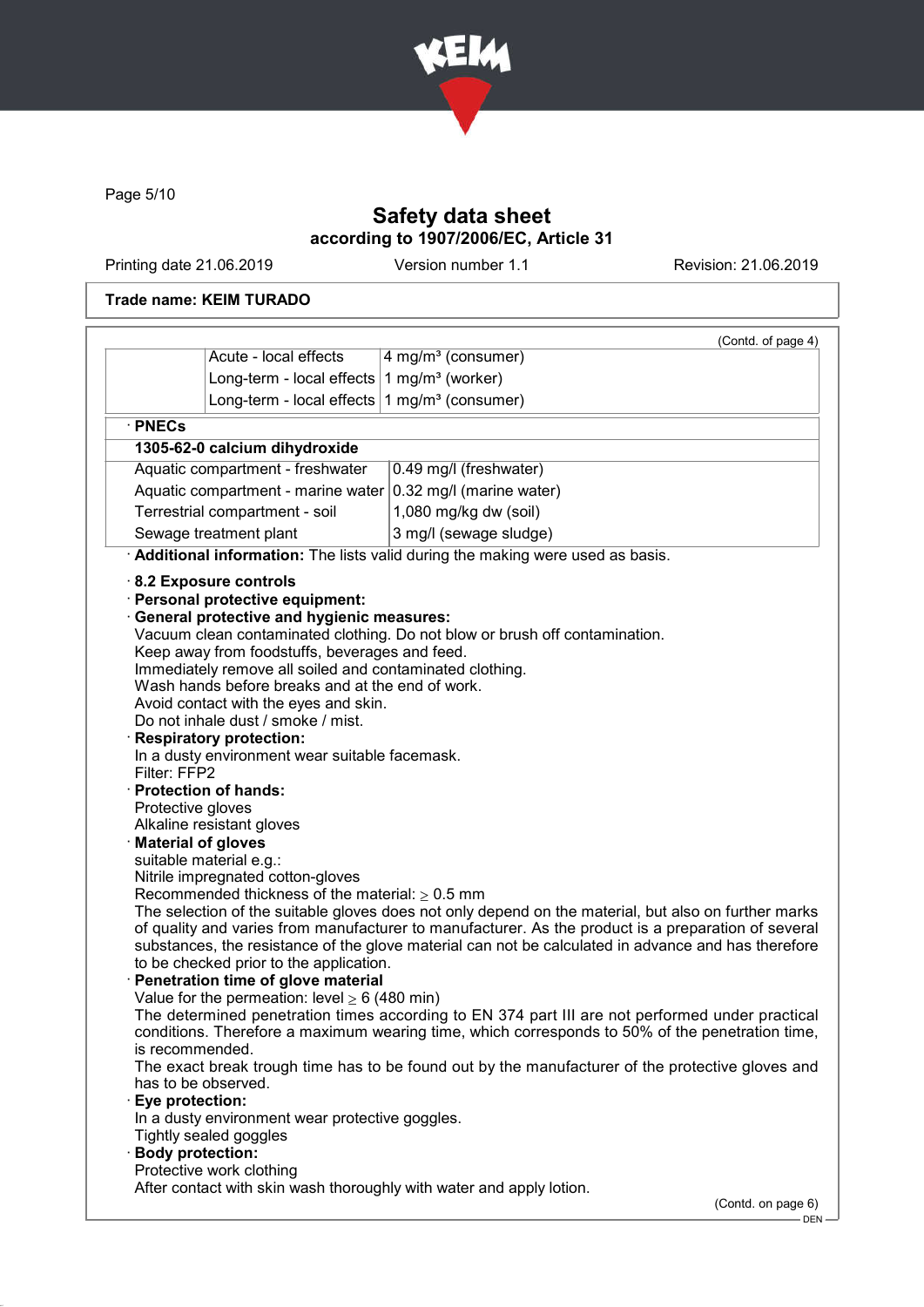

Page 6/10

# Safety data sheet according to 1907/2006/EC, Article 31

Printing date 21.06.2019 Version number 1.1 Revision: 21.06.2019

(Contd. of page 5)

### Trade name: KEIM TURADO

#### · Limitation and supervision of exposure into the environment See Section 12 and 6.2

No further relevant information available.

| · Appearance:<br>Form:<br>powdery, grainy<br>Colour:<br>White<br>Odourless<br>· Odour:<br><b>Odour threshold:</b><br>Not determined<br>· pH-value at 20 °C:<br>$11 - 13.5*$<br>mixed with water<br>Change in condition<br><b>Melting point/freezing point:</b><br>$>1250$ °C<br>Initial boiling point and boiling range: Not applicable.<br>· Flash point:<br>Not applicable<br>· Flammability (solid, gas):<br>Not applicable<br>Not determined<br>· Ignition temperature:<br>Decomposition temperature:<br>Not determined<br>· Auto-ignition temperature:<br>Product is not selfigniting.<br><b>Explosive properties:</b><br>Product does not present an explosion hazard.<br><b>Explosion limits:</b><br>Lower:<br>Not applicable<br>Upper:<br>Not applicable<br>Oxidising properties:<br>Not applicable<br>· Vapour pressure:<br>Not applicable.<br>Not determined<br>· Density:<br>· Bulk density:<br>900-1,500 kg/m <sup>3</sup><br>· Relative density<br>Not determined<br>· Vapour density<br>Not applicable.<br><b>Evaporation rate</b><br>Not applicable.<br>· Solubility in / Miscibility with<br>water at 20 °C:<br>< 3 g/l $(Ca(OH)2)$ | 9.1 Information on basic physical and chemical properties<br><b>General Information</b> |  |
|-----------------------------------------------------------------------------------------------------------------------------------------------------------------------------------------------------------------------------------------------------------------------------------------------------------------------------------------------------------------------------------------------------------------------------------------------------------------------------------------------------------------------------------------------------------------------------------------------------------------------------------------------------------------------------------------------------------------------------------------------------------------------------------------------------------------------------------------------------------------------------------------------------------------------------------------------------------------------------------------------------------------------------------------------------------------------------------------------------------------------------------------------------|-----------------------------------------------------------------------------------------|--|
|                                                                                                                                                                                                                                                                                                                                                                                                                                                                                                                                                                                                                                                                                                                                                                                                                                                                                                                                                                                                                                                                                                                                                     |                                                                                         |  |
|                                                                                                                                                                                                                                                                                                                                                                                                                                                                                                                                                                                                                                                                                                                                                                                                                                                                                                                                                                                                                                                                                                                                                     |                                                                                         |  |
|                                                                                                                                                                                                                                                                                                                                                                                                                                                                                                                                                                                                                                                                                                                                                                                                                                                                                                                                                                                                                                                                                                                                                     |                                                                                         |  |
|                                                                                                                                                                                                                                                                                                                                                                                                                                                                                                                                                                                                                                                                                                                                                                                                                                                                                                                                                                                                                                                                                                                                                     |                                                                                         |  |
|                                                                                                                                                                                                                                                                                                                                                                                                                                                                                                                                                                                                                                                                                                                                                                                                                                                                                                                                                                                                                                                                                                                                                     |                                                                                         |  |
|                                                                                                                                                                                                                                                                                                                                                                                                                                                                                                                                                                                                                                                                                                                                                                                                                                                                                                                                                                                                                                                                                                                                                     |                                                                                         |  |
|                                                                                                                                                                                                                                                                                                                                                                                                                                                                                                                                                                                                                                                                                                                                                                                                                                                                                                                                                                                                                                                                                                                                                     |                                                                                         |  |
|                                                                                                                                                                                                                                                                                                                                                                                                                                                                                                                                                                                                                                                                                                                                                                                                                                                                                                                                                                                                                                                                                                                                                     |                                                                                         |  |
|                                                                                                                                                                                                                                                                                                                                                                                                                                                                                                                                                                                                                                                                                                                                                                                                                                                                                                                                                                                                                                                                                                                                                     |                                                                                         |  |
|                                                                                                                                                                                                                                                                                                                                                                                                                                                                                                                                                                                                                                                                                                                                                                                                                                                                                                                                                                                                                                                                                                                                                     |                                                                                         |  |
|                                                                                                                                                                                                                                                                                                                                                                                                                                                                                                                                                                                                                                                                                                                                                                                                                                                                                                                                                                                                                                                                                                                                                     |                                                                                         |  |
|                                                                                                                                                                                                                                                                                                                                                                                                                                                                                                                                                                                                                                                                                                                                                                                                                                                                                                                                                                                                                                                                                                                                                     |                                                                                         |  |
|                                                                                                                                                                                                                                                                                                                                                                                                                                                                                                                                                                                                                                                                                                                                                                                                                                                                                                                                                                                                                                                                                                                                                     |                                                                                         |  |
|                                                                                                                                                                                                                                                                                                                                                                                                                                                                                                                                                                                                                                                                                                                                                                                                                                                                                                                                                                                                                                                                                                                                                     |                                                                                         |  |
|                                                                                                                                                                                                                                                                                                                                                                                                                                                                                                                                                                                                                                                                                                                                                                                                                                                                                                                                                                                                                                                                                                                                                     |                                                                                         |  |
|                                                                                                                                                                                                                                                                                                                                                                                                                                                                                                                                                                                                                                                                                                                                                                                                                                                                                                                                                                                                                                                                                                                                                     |                                                                                         |  |
|                                                                                                                                                                                                                                                                                                                                                                                                                                                                                                                                                                                                                                                                                                                                                                                                                                                                                                                                                                                                                                                                                                                                                     |                                                                                         |  |
|                                                                                                                                                                                                                                                                                                                                                                                                                                                                                                                                                                                                                                                                                                                                                                                                                                                                                                                                                                                                                                                                                                                                                     |                                                                                         |  |
|                                                                                                                                                                                                                                                                                                                                                                                                                                                                                                                                                                                                                                                                                                                                                                                                                                                                                                                                                                                                                                                                                                                                                     |                                                                                         |  |
|                                                                                                                                                                                                                                                                                                                                                                                                                                                                                                                                                                                                                                                                                                                                                                                                                                                                                                                                                                                                                                                                                                                                                     |                                                                                         |  |
|                                                                                                                                                                                                                                                                                                                                                                                                                                                                                                                                                                                                                                                                                                                                                                                                                                                                                                                                                                                                                                                                                                                                                     |                                                                                         |  |
|                                                                                                                                                                                                                                                                                                                                                                                                                                                                                                                                                                                                                                                                                                                                                                                                                                                                                                                                                                                                                                                                                                                                                     |                                                                                         |  |
|                                                                                                                                                                                                                                                                                                                                                                                                                                                                                                                                                                                                                                                                                                                                                                                                                                                                                                                                                                                                                                                                                                                                                     |                                                                                         |  |
|                                                                                                                                                                                                                                                                                                                                                                                                                                                                                                                                                                                                                                                                                                                                                                                                                                                                                                                                                                                                                                                                                                                                                     |                                                                                         |  |
|                                                                                                                                                                                                                                                                                                                                                                                                                                                                                                                                                                                                                                                                                                                                                                                                                                                                                                                                                                                                                                                                                                                                                     |                                                                                         |  |
|                                                                                                                                                                                                                                                                                                                                                                                                                                                                                                                                                                                                                                                                                                                                                                                                                                                                                                                                                                                                                                                                                                                                                     |                                                                                         |  |
|                                                                                                                                                                                                                                                                                                                                                                                                                                                                                                                                                                                                                                                                                                                                                                                                                                                                                                                                                                                                                                                                                                                                                     |                                                                                         |  |
|                                                                                                                                                                                                                                                                                                                                                                                                                                                                                                                                                                                                                                                                                                                                                                                                                                                                                                                                                                                                                                                                                                                                                     |                                                                                         |  |

 $-$  DEN -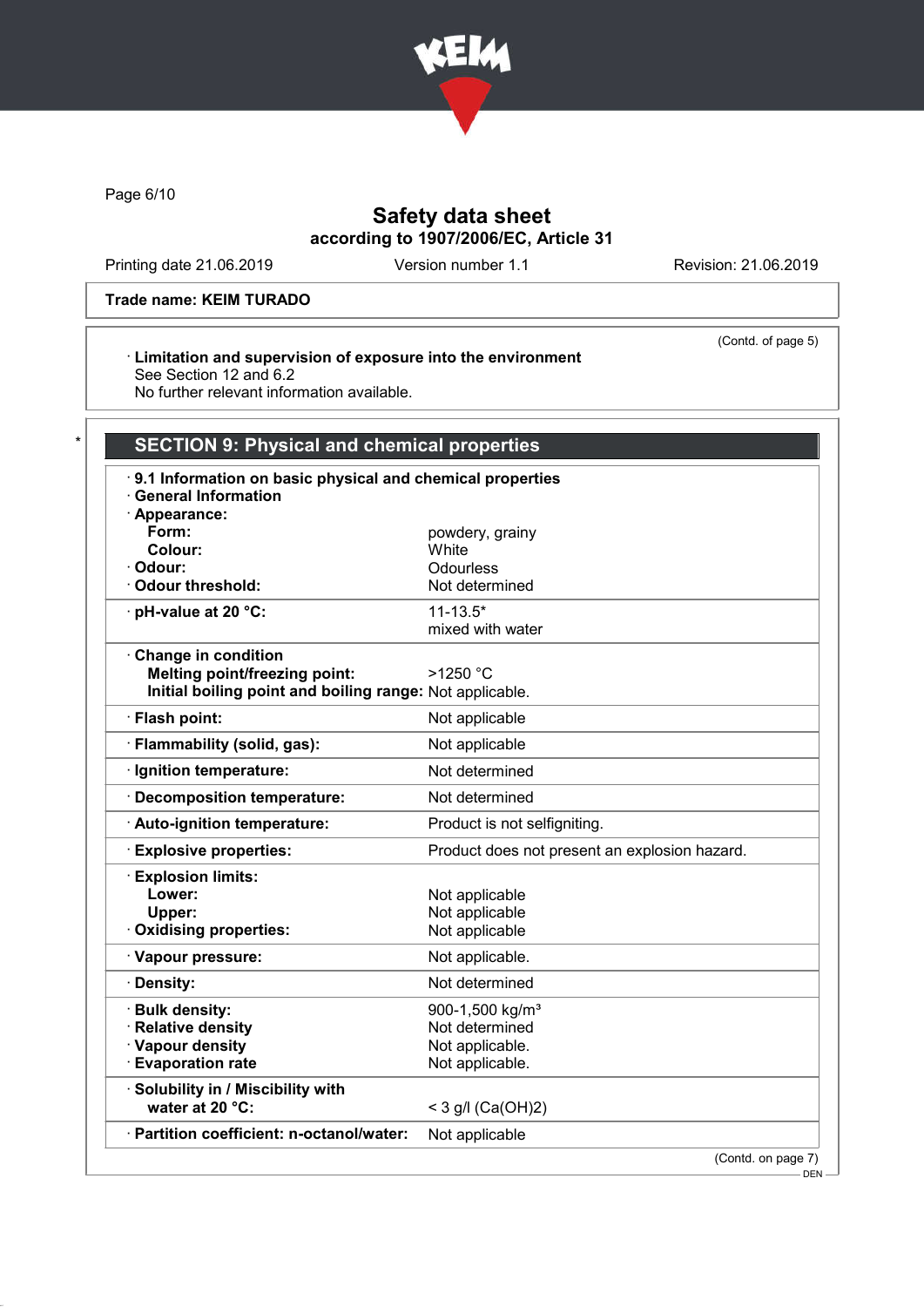

Page 7/10

# Safety data sheet according to 1907/2006/EC, Article 31

Printing date 21.06.2019 Version number 1.1 Revision: 21.06.2019

(Contd. of page 6)

### Trade name: KEIM TURADO

· Viscosity:

- 
- Kinematic: Not applicable<br> **Reduced A Set All Analysis 19 2 Other information**<br> **Reduced A Set All A Set All A Set All A Set All A Set All A Set All A Set All A Set All A Set All A Set All A Set A**

**Dynamic:** Not applicable Not applicable Not applicable Not applicable Not applicable Not applicable \* The values are for freshly produced material and may change with the time.

# SECTION 10: Stability and reactivity

- · 10.1 Reactivity Reacts with water alkaline and hardens.
- · 10.2 Chemical stability
- · Thermal decomposition / conditions to be avoided: Stable at environment temperature.
- No decomposition if used and stored according to specifications.
- · 10.3 Possibility of hazardous reactions No dangerous reactions known.
- · 10.4 Conditions to avoid Humidity
- · 10.5 Incompatible materials:
- Acids
- Aluminium
- · 10.6 Hazardous decomposition products:

No hazardous decomposition products if stored and handled as prescribed.

# SECTION 11: Toxicological information

- · 11.1 Information on toxicological effects
- · Acute toxicity Based on available data, the classification criteria are not met.

### · LD/LC50 values relevant for classification:

### 1305-62-0 calcium dihydroxide

Oral LD50 >2,000 mg/kg (rat) (OECD 425)

Dermal LD50 >2,500 mg/kg (rabbit) (OECD 402)

### Primary irritant effect:

- Skin corrosion/irritation
- Causes skin irritation.
- · Serious eye damage/irritation
- Causes serious eye damage.
- · during inhalation: Irritating to respiratory system.
- · during swallowing: Irritant effect possible
- · Respiratory or skin sensitisation

Product is reduced in chromate. Within the indicated storage time sensitization is not expected.

- · Other information (about experimental toxicology):
- Experimental analysis are not available.

The product was not tested. The statements on toxicology have been derived from the properties of the individual components.

(Contd. on page 8)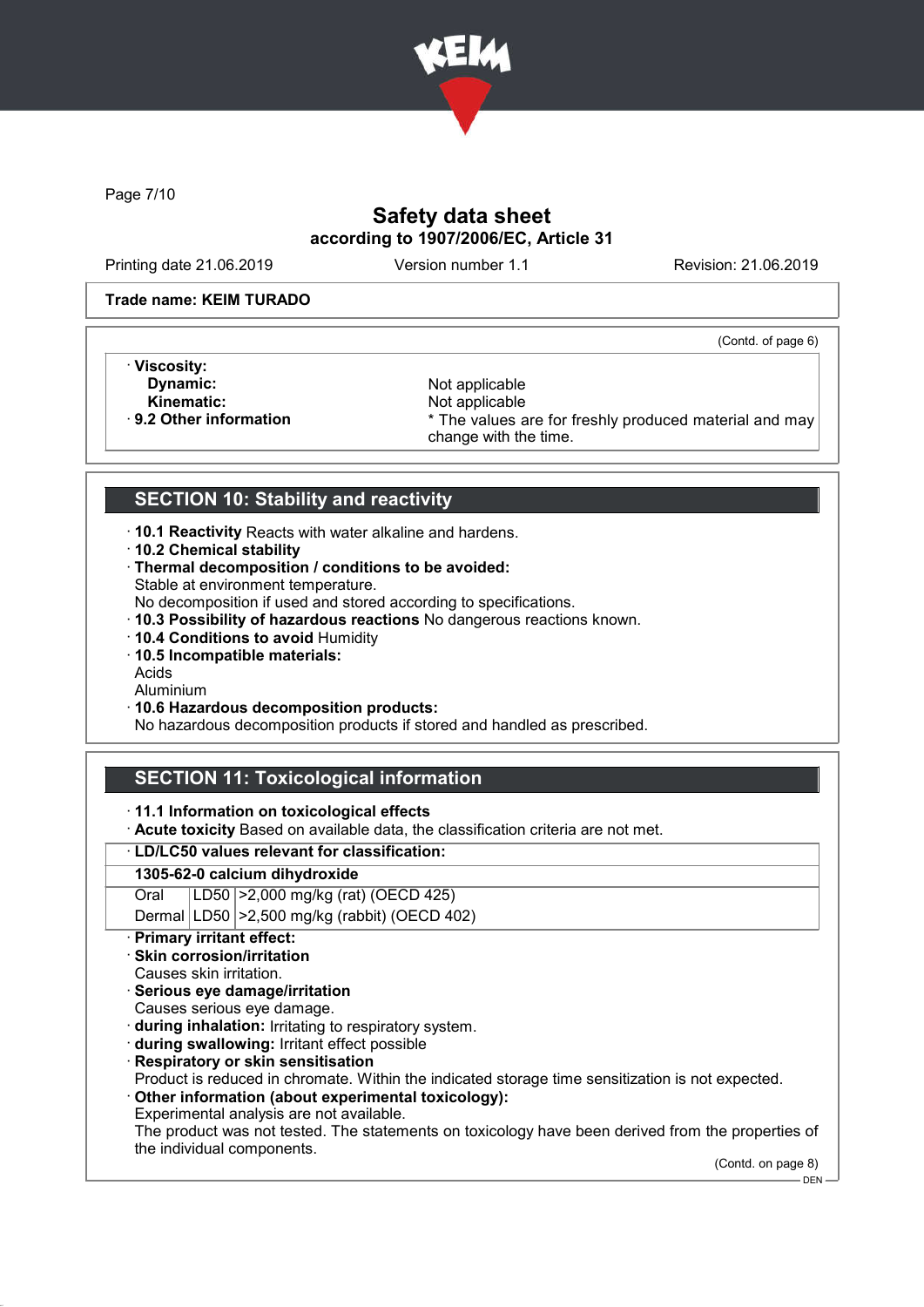

Page 8/10

## Safety data sheet according to 1907/2006/EC, Article 31

Printing date 21.06.2019 Version number 1.1 Revision: 21.06.2019

#### Trade name: KEIM TURADO

(Contd. of page 7)

- · CMR effects (carcinogenity, mutagenicity and toxicity for reproduction)
- · Germ cell mutagenicity Based on available data, the classification criteria are not met.
- · Carcinogenicity Based on available data, the classification criteria are not met.
- · Reproductive toxicity Based on available data, the classification criteria are not met.
- · STOT-single exposure
- May cause respiratory irritation.
- · STOT-repeated exposure Based on available data, the classification criteria are not met.
- · Aspiration hazard Based on available data, the classification criteria are not met.

# SECTION 12: Ecological information

### · 12.1 Toxicity

|  |  | · Aquatic toxicity: |
|--|--|---------------------|
|  |  |                     |

| 1305-62-0 calcium dihydroxide                                                   |                                                        |
|---------------------------------------------------------------------------------|--------------------------------------------------------|
| <b>NOEC</b>                                                                     | 72 mg/l (freshwater alga)                              |
|                                                                                 | 14 mg/l (invertebrate marine organisms)                |
|                                                                                 | EC10/LC10 oder NOEC 2,000 mg/kg (Soil macro-organisms) |
|                                                                                 | 12,000 mg/kg (soil microorganisms)                     |
| <b>NOEC</b>                                                                     | 21 mg/kg (plants)                                      |
| EC 50/48h                                                                       | 49.1 mg/l (freshwater invertebrate organisms)          |
| EC 50/72 h                                                                      | 184.57 mg/l (freshwater alga)                          |
| LC 50/96 h                                                                      | 457 mg/l (marine fish)                                 |
|                                                                                 | 50.6 mg/l (freshwater fish)                            |
|                                                                                 | 158 mg/l (invertebrate marine organisms)               |
| · 12.2 Persistence and degradability No further relevant information available. |                                                        |

- · 12.3 Bioaccumulative potential No further relevant information available.
- · 12.4 Mobility in soil No further relevant information available.
- · Additional ecological information:
- · General notes:
- At present there are no ecotoxicological assessments.
- Water hazard class 1 (German Regulation) (Self-assessment): slightly hazardous for water

### · 12.5 Results of PBT and vPvB assessment

- · PBT: Not applicable
- · vPvB: Not applicable
- · 12.6 Other adverse effects No further relevant information available.

### **SECTION 13: Disposal considerations**

### · 13.1 Waste treatment methods

· Recommendation

Disposal must be made according to official regulations.

Must not be disposed with household garbage. Do not allow product to reach sewage system.

Unused remainders of the product should be regarded as hazardous waste.

(Contd. on page 9)

 $-$  DEN -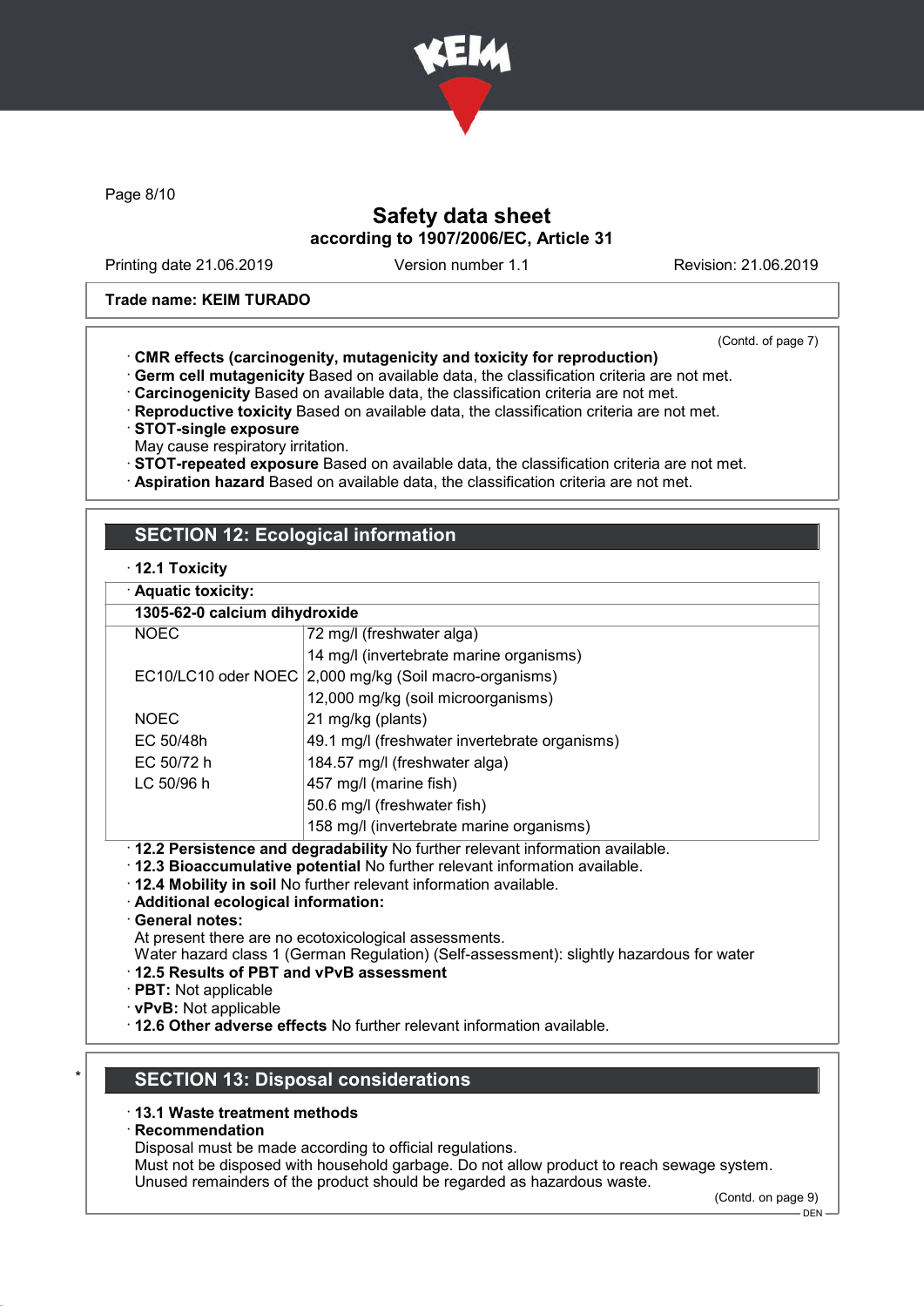

Page 9/10

# Safety data sheet according to 1907/2006/EC, Article 31

Printing date 21.06.2019 Version number 1.1 Revision: 21.06.2019

#### Trade name: KEIM TURADO

(Contd. of page 8)

Recommendation for non-reusable residues: Mix with water and allow to harden. Allow wet product and product sludge to harden and do not allow to get into drains or waterways. Dispose hardened product as concrete waste.

· European waste catalogue

17 01 01 concrete

· Uncleaned packaging:

· Recommendation:

Non contaminated packagings may be recycled. Disposal must be made according to official regulations.

**Recommended cleansing agents:** Water, if necessary with cleansing agents.

| $\cdot$ 14.1 UN-Number<br>· ADR, IMDG, IATA                                                  | Void                                                          |
|----------------------------------------------------------------------------------------------|---------------------------------------------------------------|
| 14.2 UN proper shipping name<br>· ADR, IMDG, IATA                                            | Void                                                          |
| 14.3 Transport hazard class(es)                                                              |                                                               |
| · ADR, IMDG, IATA<br>· Class                                                                 | Void                                                          |
| $\cdot$ 14.4 Packing group<br>· ADR, IMDG, IATA                                              | Void                                                          |
| 14.5 Environmental hazards:<br>$\cdot$ Marine pollutant:                                     | No.                                                           |
| 14.6 Special precautions for user                                                            | Not applicable                                                |
| 14.7 Transport in bulk according to Annex II<br>of Marpol and the IBC Code<br>Not applicable |                                                               |
| · Transport/Additional information:                                                          | No dangerous good in sense of these transport<br>regulations. |
| · UN "Model Regulation":                                                                     | Void                                                          |
|                                                                                              |                                                               |

## SECTION 15: Regulatory information

· 15.1 Safety, health and environmental regulations/legislation specific for the substance or mixture

· Labelling according to Regulation (EC) No 1272/2008

For information on labelling please refer to section 2 of this document.

(Contd. on page 10)

DEN